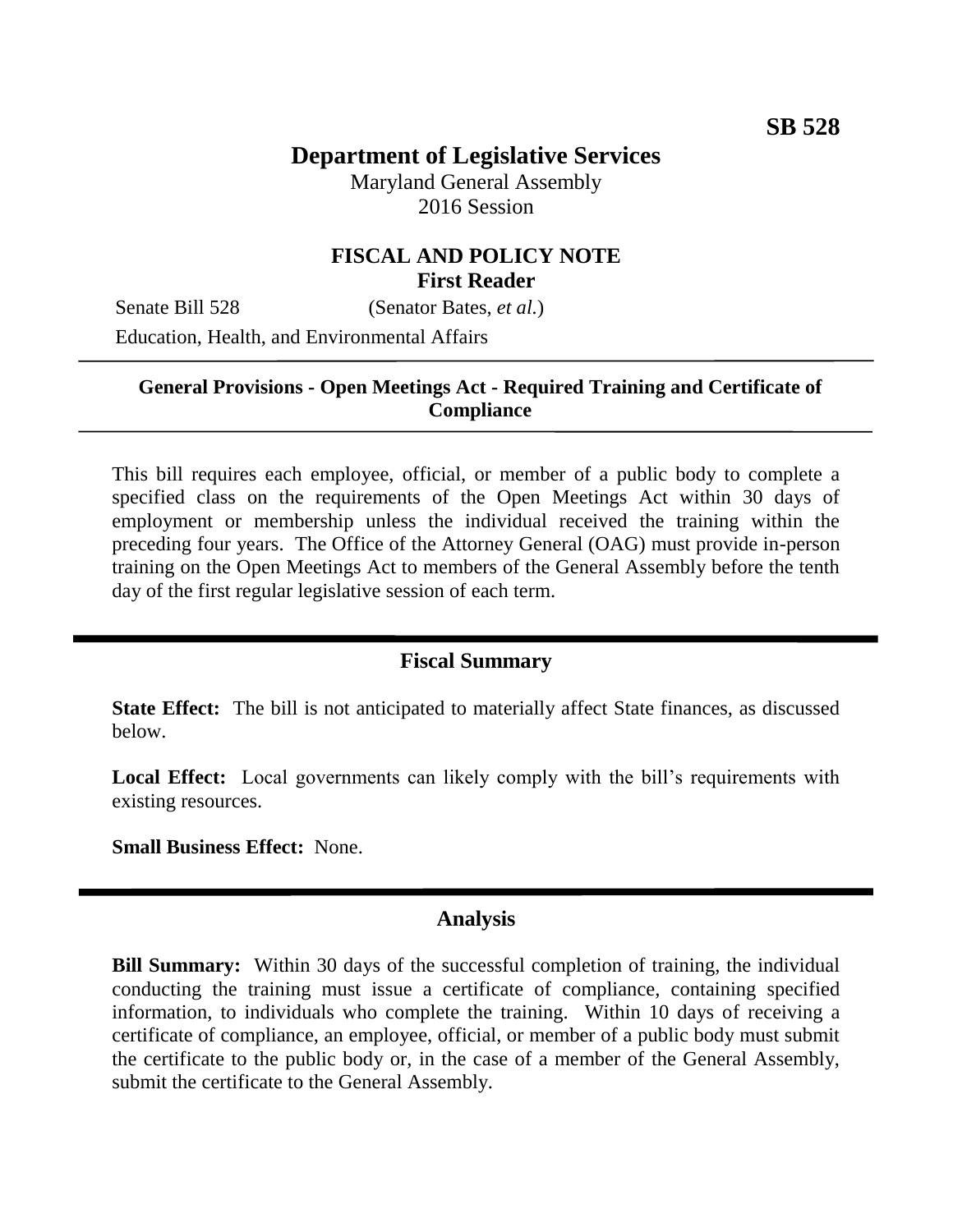Certificates of compliance must be made available to the public for examination and copying. Each public body and the General Assembly must post on their websites a list of individuals who have completed training and update the list monthly.

**Current Law:** Under Maryland's Open Meetings Act, with limited exceptions, a "public body" must (1) provide adequate notice of the time and location of meetings and (2) meet in open session in a location that is reasonably accessible to attendees. A public body is any entity that (1) consists of at least two individuals and (2) is created by the Maryland Constitution; a State statute; a county or municipal charter; a memorandum of understanding or a master agreement to which a majority of the county boards of education and the Maryland State Department of Education are signatories; an ordinance; a rule, resolution, or bylaw; or an executive order of the Governor or of the chief executive authority of a political subdivision. Exclusions from the definition of "public body" include juries, the Governor's cabinet and Executive Council, judicial nominating commissions, and single-member entities, among others.

The State Open Meetings Law Compliance Board is required to receive, review, and resolve complaints from any person alleging a violation of the Open Meetings Act, issue a written opinion as to whether a violation has occurred, and ensure compliance with the Open Meetings Act. The board, in conjunction with the Office of the Attorney General, must develop and conduct educational programs on the requirements of the open meetings law for the staffs and attorneys of public bodies, the Maryland Municipal League (MML), and the Maryland Association of Counties (MACO).

Each public body must (1) designate at least one of its employees, officers, or members to receive training on the requirements of the open meetings law and (2) forward a list of designated individuals to the State Open Meetings Law Compliance Board. Within 90 days after designation, a designated individual must complete either (1) an online class on the requirements of the open meetings law offered by the Office of the Attorney General and the University of Maryland's Institute for Governmental Service and Research or (2) a class on the requirements of the open meetings law offered by MACO or MML through the Academy for Excellence in Local Governance.

**Background:** The [2015 Annual Report of the Open Meetings Compliance](http://www.oag.state.md.us/Opengov/Openmeetings/23Annual_Report_FY2015.pdf) Board reports there were 34 new complaints submitted during fiscal 2015.

**State Fiscal Effect:** The University of Maryland's Institute for Governmental Service and Research provides the online training class to the public at no charge, so requiring all employees, officials, or members of a public body to complete that class, or one offered by MML or MACO, has no material fiscal impact. However, public bodies experience an operational impact to have these individuals take the training class, track those that

SB 528/ Page 2